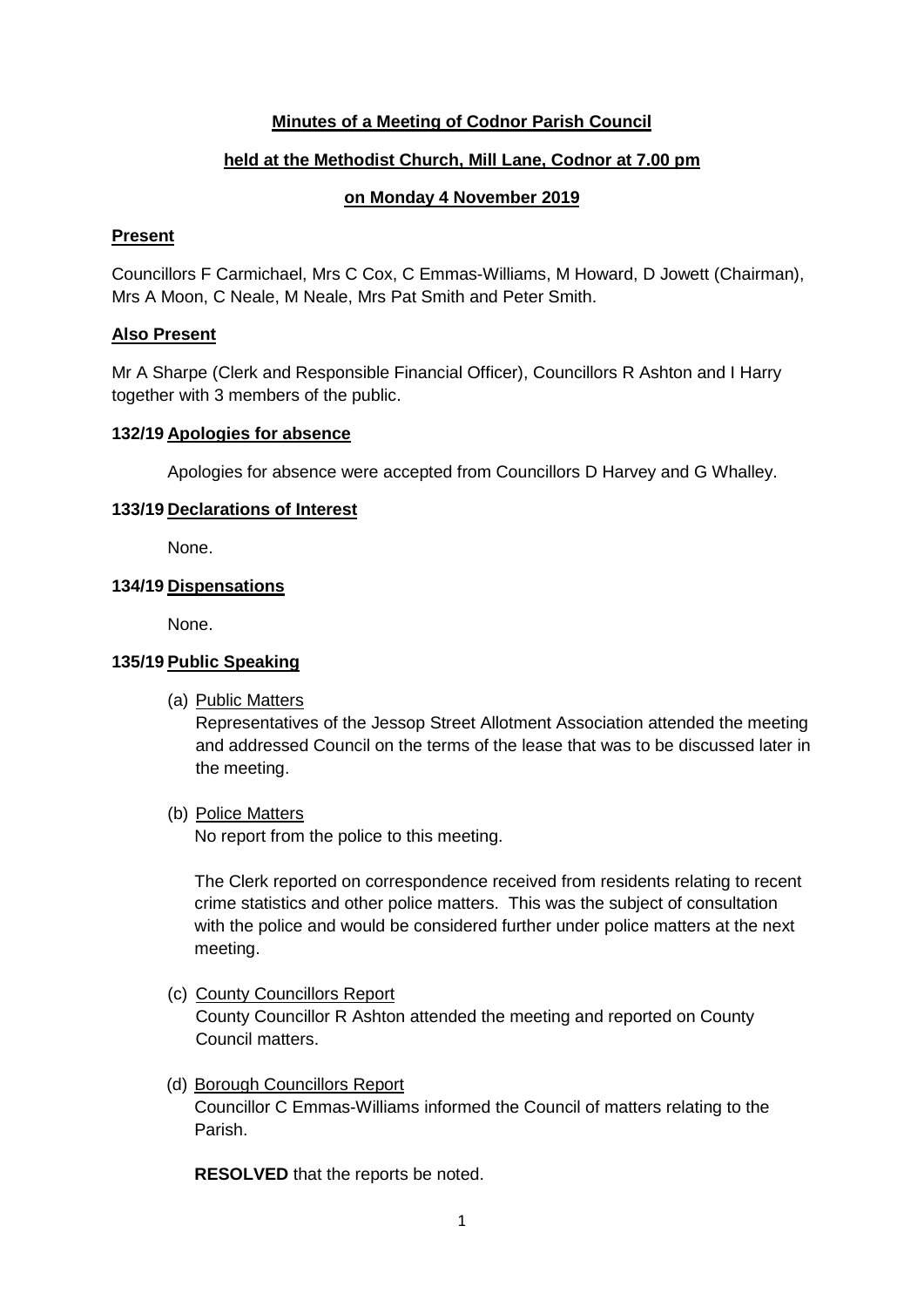## **136/19 Minutes**

**RESOLVED** that the minutes of the Meeting of the Parish Council held on 7 October 2019 be approved as a true record and signed by the Chairman.

## **137/19 To determine if any items of business should be taken with the public excluded**

**RESOLVED** that no items be taken with the press and public excluded.

## **138/19 Chairman's Announcements**

The Chairman indicated that all items to announce were included as part of the agenda.

## **139/19 Leaders Report**

The Council Leader addressed the meeting and asked the Clerk to write to the Highway Authority to ask if they would address the build up of debris in the hedge bottoms on the Nottingham Road A610 which would then considerably widen the useable footpath.

Peveril Homes would also be looking to possibly lease the land for the new football pitch and land for a potential new Waingroves Community Centre to the Parish Council.

**RESOLVED** that the report be noted.

## **140/19 Environmental Matters**

It was noted at the last meeting that the Clerk had contacted Amber Valley Borough Council to express interest in being part of their programme for their installation of electric Vehicle charging points. The leader confirmed that this was still being looked into by AVBC.

## **141/19 Parish Council – Items for Decision/Action**

(a) Remembrance Sunday

The Clerk reported on the arrangements for the Remembrance Sunday Service for 2019. It would start with the procession from Mill Lane Car Park at 9.30 am on Sunday 10 November 2019.

**RESOLVED** that the report be noted.

(b) Bonfire and Fireworks to Music

The Clerk reported on the success of the latest bonfire and fireworks to music event. Whilst discussing problems with the sound carrying to the far end of the recreation ground it was noted that the Clerk had negotiated a discount to the agreed price to compensate.

**RESOLVED** that the report be noted.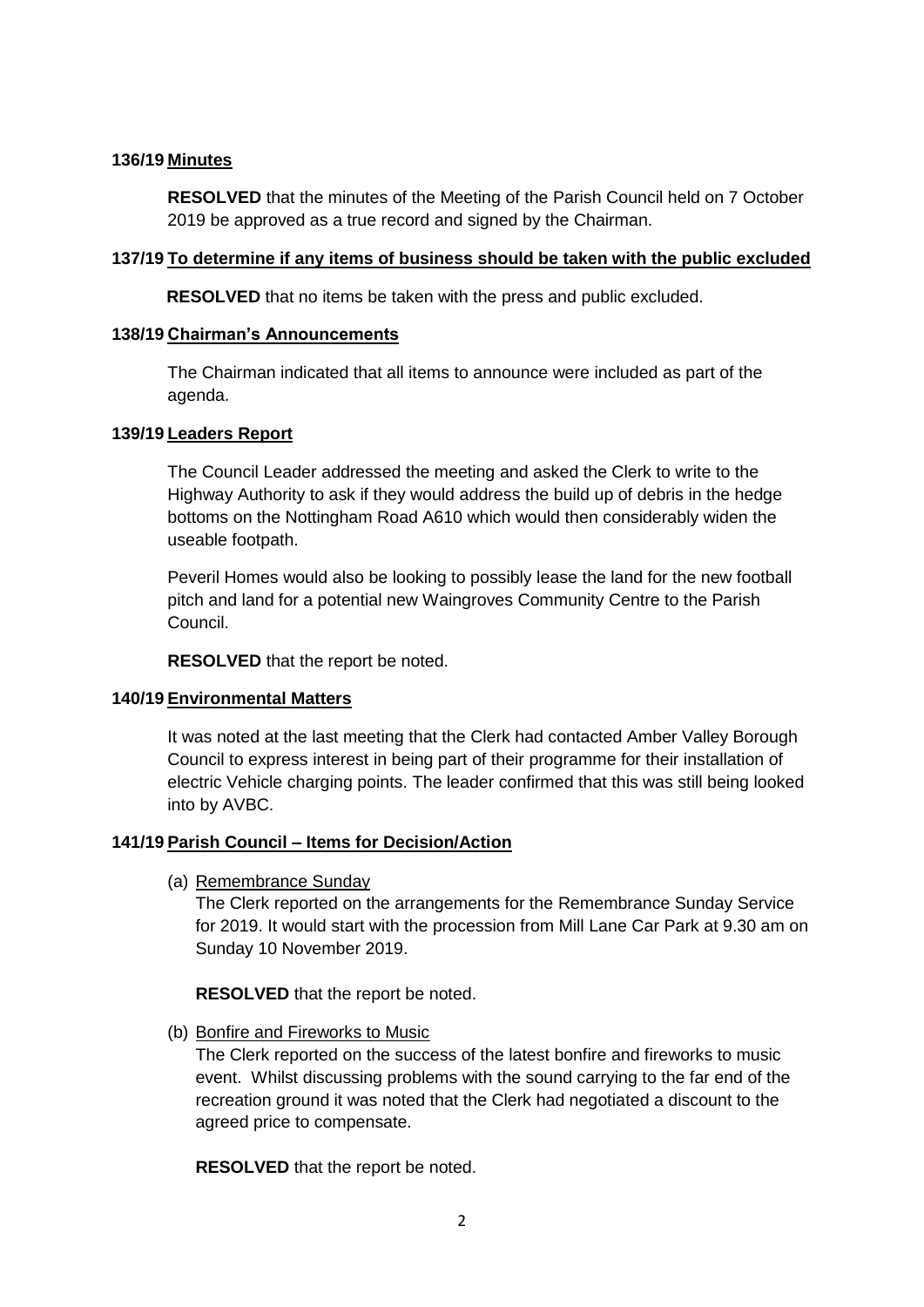(c) Carols Round the Tree

The Clerk reported on the arrangements for the Carol Service on 17 December 2019.

**RESOLVED** that the Council write to formally support the proposals.

(d) AVBC Polling Station Review

Council were informed of the Amber Valley Borough Council consultation on polling station and polling districts.

**RESOLVED** that the report be noted.

(e) Jessop Street allotments – Request for longer lease Council discussed further the proposed longer lease for the Jessop street Allotment Association.

**RESOLVED** that the proposed lease to be offered to the Association be agreed subject to the following amendment –

The boundaries and fencing shall be maintained and kept secure by Jessop Street Allotments Association. The mature trees that form the boundaries shall be safety checked as recommended by a qualified tree surveyors with the assessment funded by the allotment association. Any remedial work found will be addressed by Codnor Parish Council.

## **142/19 Derbyshire Association of Local Councils**

Circular 11/2019 - Noted.

## **143/19 Finance**

Council considered a schedule of payments, were updated on finances and received a bank reconciliation.

#### **RESOLVED** that the -

| Cheque         | Payee/Description                             | <b>Nett</b> | <b>VAT</b> | <b>Gross</b> |
|----------------|-----------------------------------------------|-------------|------------|--------------|
| <b>UT BACS</b> | A Sharpe - Reimburse<br><b>Walkie Talkies</b> | 84.00       | 0.00       | 84.00        |
| <b>UT BACS</b> | My Repro - Newsletter                         | 52.00       | 8.50       | 60.50        |
| <b>UT BACS</b> | Viking - Ink                                  | 26.19       | 5.24       | 31.43        |
| <b>UT BACS</b> | Pictorial Best Kept awards<br>and name badges | 205.00      | 41.00      | 246.00       |

(1) Schedule of payments detailed below be approved.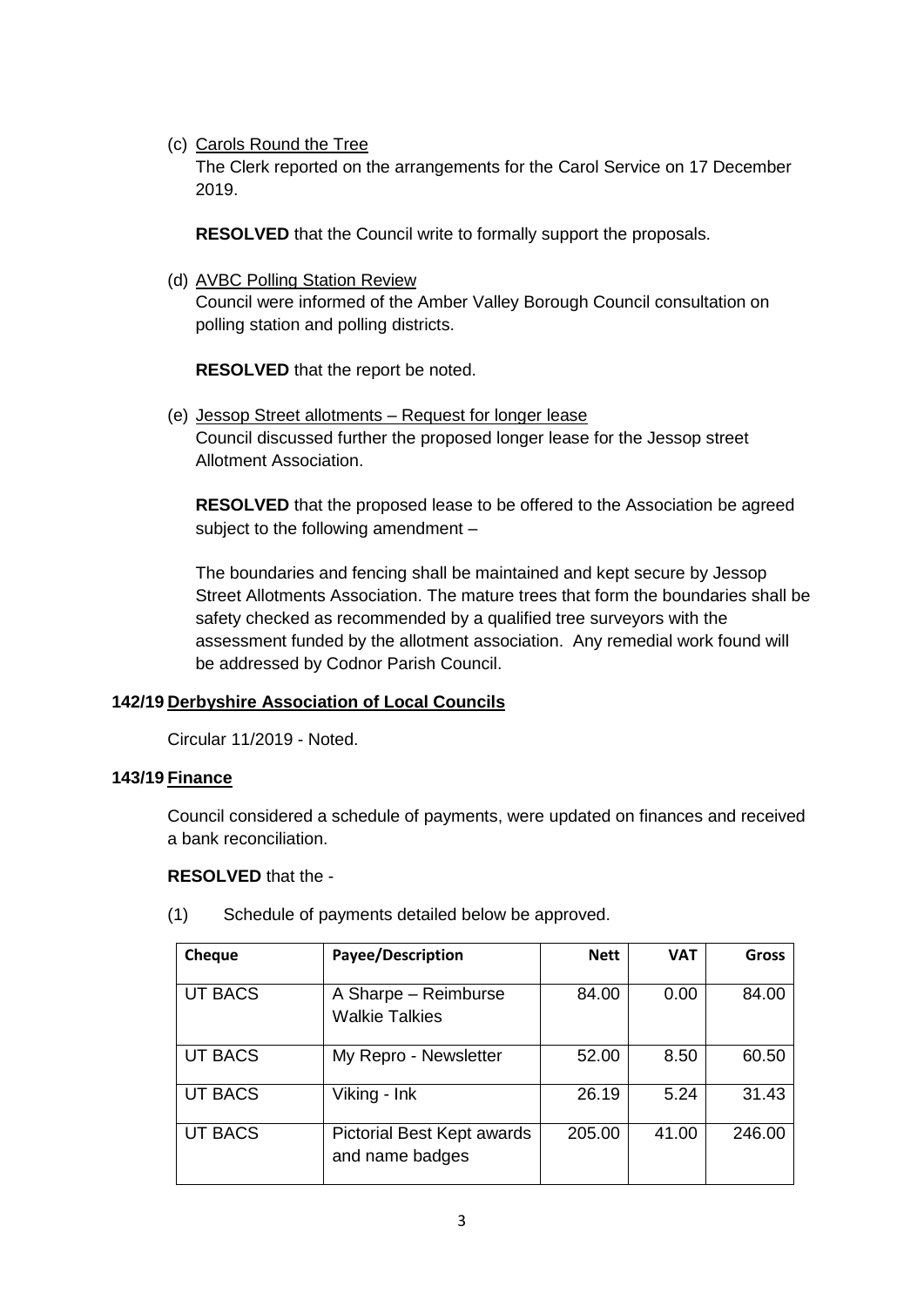| <b>Yorks Bank</b> | <b>HMRC</b>                    | 128.24  | 0.00  | 128.24  |
|-------------------|--------------------------------|---------|-------|---------|
| Cheque 1965       |                                |         |       |         |
| <b>UT BACS</b>    | Cubit - Lighting column        | 275.00  | 0.00  | 275.00  |
|                   | tests                          |         |       |         |
| <b>UT BACS</b>    | Lamp post poppies RBL          | 90.00   | 0.00  | 90.00   |
| <b>UT BACS</b>    | Clerk Salary, mileage and      | 674.82  | 0.00  | 674.82  |
|                   | bonfire prizes                 |         |       |         |
| <b>UT BACS</b>    | Parish Warden Salary           | 1001.87 | 0.00  | 1001.87 |
| <b>Yorks Bank</b> | <b>DCC Pension</b>             | 256.74  | 0.00  | 256.74  |
| Cheque 1966       |                                |         |       |         |
| <b>Yorks Bank</b> | Transfer of £5,000 to          | 5000.00 | 0.00  | 5000.00 |
| Cheque 1967       | <b>Unity Trust Bank</b>        |         |       |         |
| <b>UT BACS</b>    | <b>Kniftons Toilets</b>        | 370.00  | 74.00 | 444.00  |
| <b>Yorks Bank</b> | <b>Codnor Methodist Church</b> | 210.00  | 0.00  | 210.00  |
| cheque 1968       | Room hire                      |         |       |         |
|                   |                                |         |       |         |

(2) The following bank reconciliation report be noted.

Bank reconciliation as at 15 October 2019

| Balance b/f 1.4.19        | £ 52640.72 |
|---------------------------|------------|
| Plus receipts             | £ 66056.00 |
| Less payments             | £ 37921.94 |
| <b>Balance</b>            | £ 80774.78 |
| UT Bank                   | £ 3115.94  |
| <b>Bank - Current</b>     | £ 34228.01 |
| Deposit                   | £ 6420.24  |
| <b>Fixed Rate Deposit</b> | £ 36956.83 |
| Less uncashed cheques     | £ 53.76    |
| Total Balance in bank     | £ 80774.78 |

# **144/19 Planning and Licensing**

Council noted the latest determined planning applications.